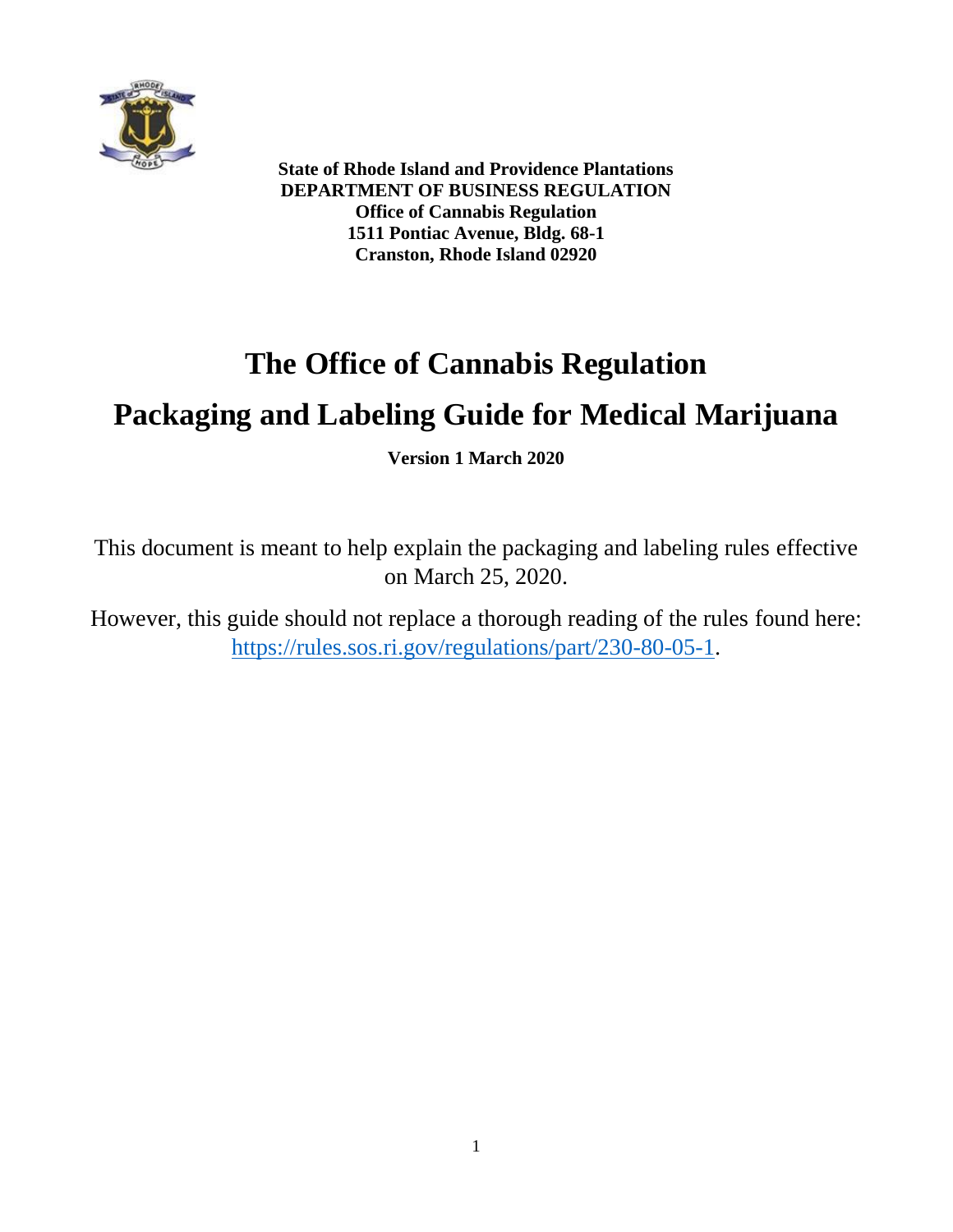# **Table of Contents**

# **Product Type**  Page **Number Flower**

| Packaging                        | 3              |
|----------------------------------|----------------|
| Labeling                         | $\overline{4}$ |
| Concentrate                      |                |
| Packaging and Device             | 6              |
| Labeling                         | $\tau$         |
| <b>Edible</b>                    |                |
| Single Serving-Solid             | 9              |
| Multiple Single Serving-Solid    | 10             |
| Single Serving-Liquid            | 11             |
| Multiple Single Serving-Liquid   | 12             |
| <b>Bundled</b>                   | 13             |
| Labeling                         | 14             |
| Ingestible                       |                |
| Single Serving-Solid             | 16             |
| Multiple Single Serving-Solid    | 17             |
| Single Serving-Liquid            | 18             |
| Multiple Single Serving-Liquid   | 19             |
| <b>Bundled</b>                   | 20             |
| Labeling                         | 21             |
| <b>Child-Resistant</b>           | 23             |
| <b>Exit Packaging</b>            | 24             |
| <b>Universal Symbol Stamping</b> | 25             |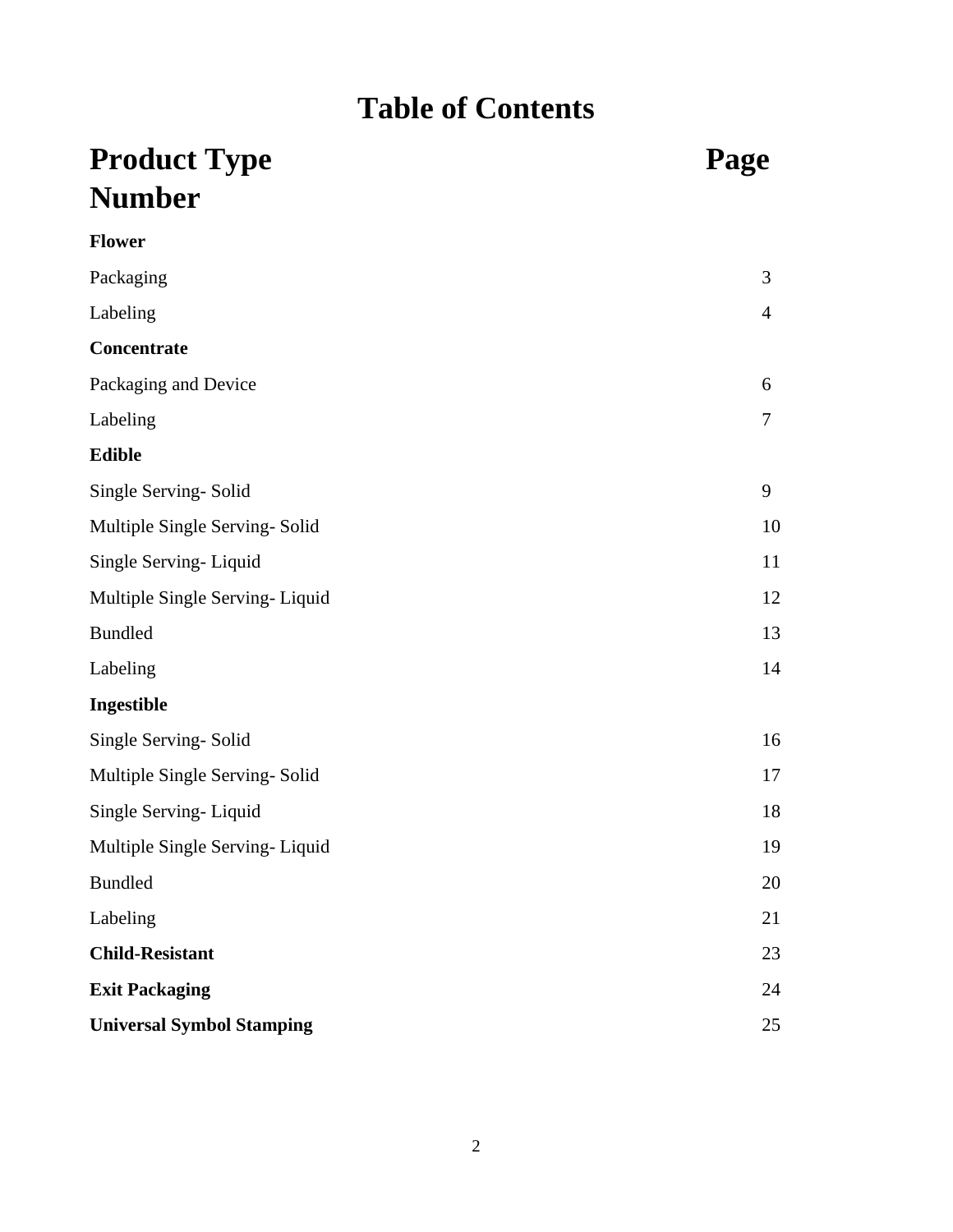## **Flower**

### **Packaging Requirements**



#### **Packaging must be:**

- Opaque.
- Light-Resistant.
- Tamper- Evident.
- Neutral in Color.
- Certified as Child-Resistant (see page 24 for additional requirements).
- Resealable.

- Protects the product from contamination.
- Does not impart any toxic or deleterious substance to the product.
- Fully encloses the product.
- Does not contain any design, image, label or coloring that was not approved or required by the OCR.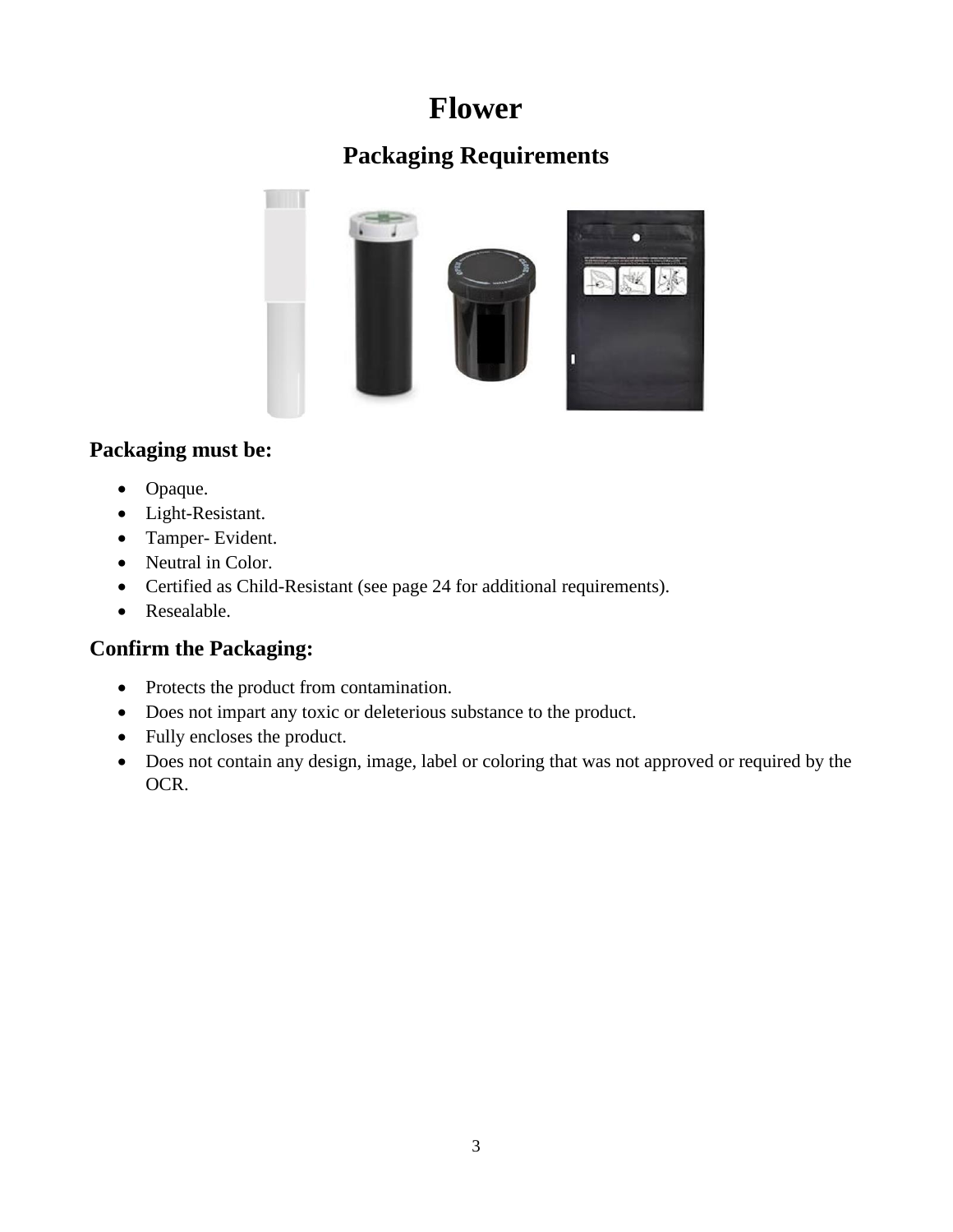## **Flower**

### **Labeling Requirements**

#### **Font Requirements for required information:**

- No smaller than size 6 font.
- Permitted Font Types: Times New Roman, Calibri, Arial, Helvetica.
- Must be in Black or White.
- Clearly printed in the English language.

#### **This required information MUST be on the package and adhere to the font requirements above:**

- The business(es) tradename(s) and license number(s) of the licensee(s) who produced the product.
- The business or tradename and license number of the compassion center selling the product.
- Unique identifier.
- Total THC.
- Total CBD.
- Weight.
- Poison Control Contact Information (American Association of Poison Control Center (800) 222-1222).

#### **This information may be placed on an insert OR it can be printed on the package but either way, must adhere to the font requirements above:**

- A complete list of all nonorganic pesticides, herbicides, and fertilizers that were used in the cultivation and production of the medical marijuana product.
- Date of the harvest batch.

#### **Required Warnings must adhere to their own font requirements:**

- No smaller than size 8 font
- **Bolded**
- Black font
- $\bullet$  In a bright yellow box
- Permitted Font Types: Times New Roman, Calibri, Arial, Helvetica.
- Clearly printed in the English language.

#### **These Required Warnings must be on the package:**

- "Warning: For Medical use ONLY. This product contains marijuana. Store in a securely locked cabinet away from children."
- "Warning: It is unlawful to transport this product outside of Rhode Island."
- "Warning: For medical use by a registered patient only. Not for resale."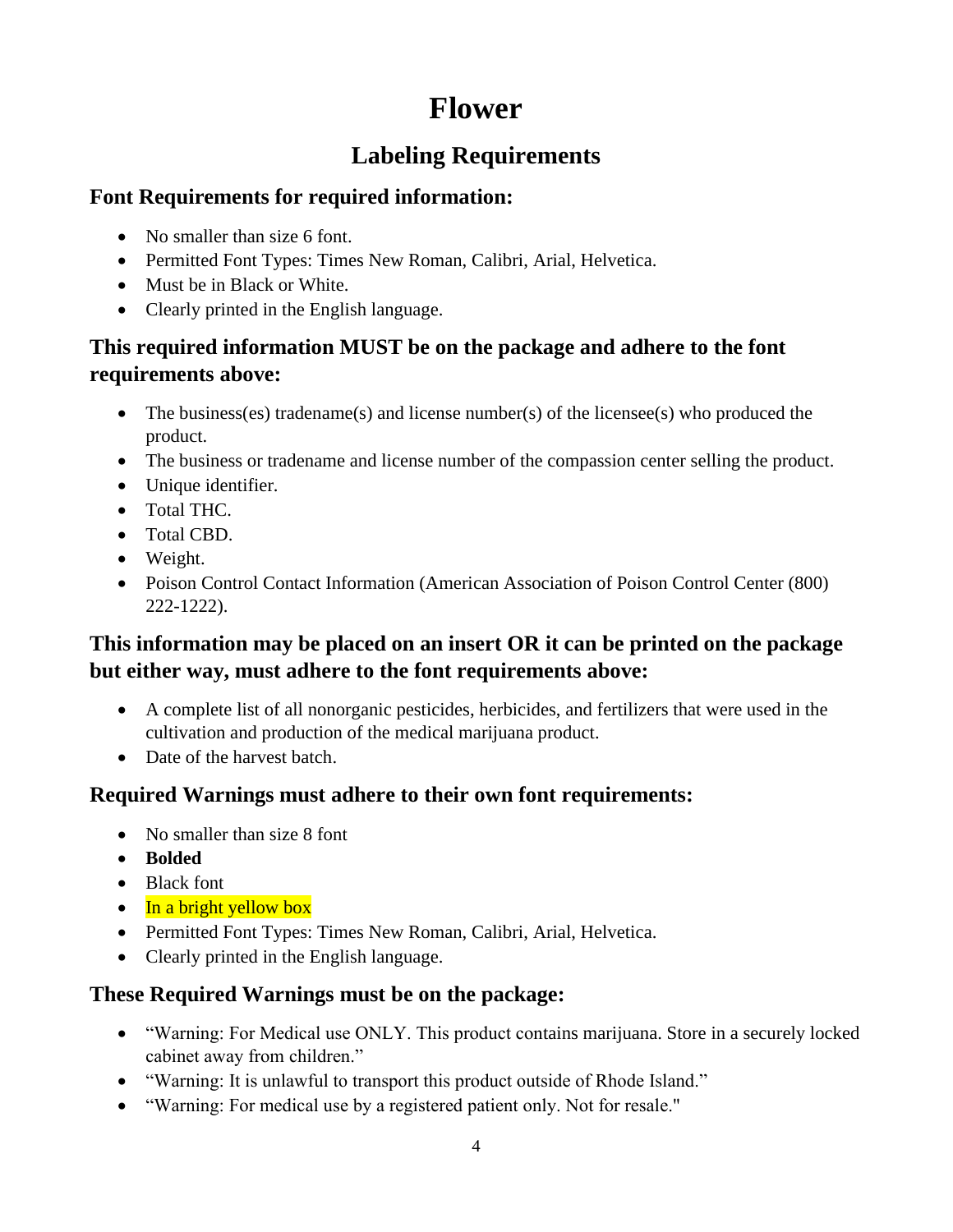• "Warning: Smoking and Vaping is hazardous to your health."

#### **The OCR's Universal Symbol must be on the package:**

- Prominently displayed
- Larger or equal to 1 inch by 1 inch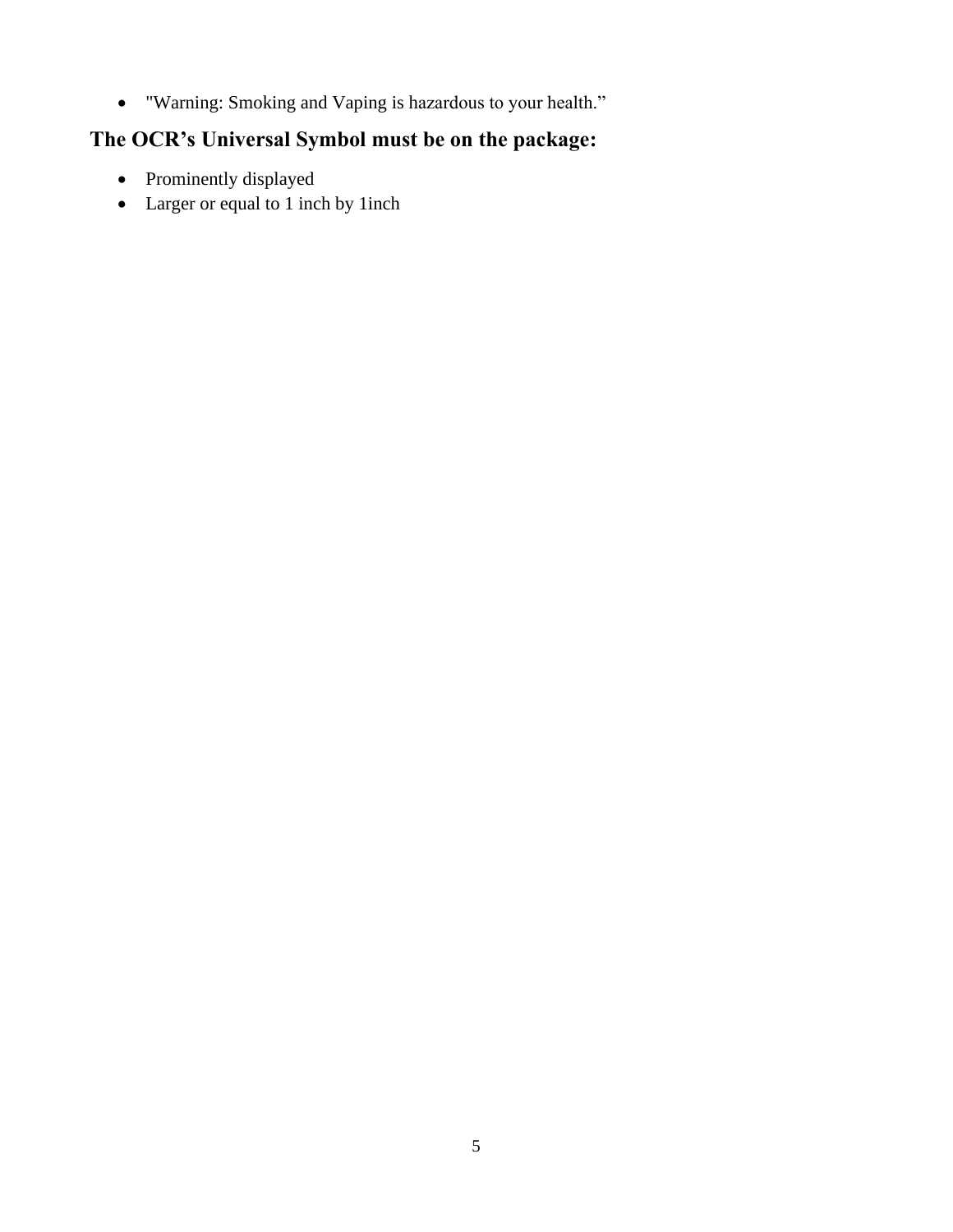## **Concentrates**

### **Packaging and Device Requirements**

#### **Packaging must be:**

- Opaque
- Light-Resistant
- Tamper- Evident
- Neutral in Color
- Certified as Child-Resistant (see page 24 for additional information)
- Resealable

### **Confirm the Packaging:**

- Protects the product from contamination.
- Does not impart any toxic or deleterious substance to the product.
- Fully encloses the product.
- Does not contain any design, image, label or coloring that was not approved or required by the OCR.

### **The cartridge AND the device must have a consumer testing certificate that shows it is safe for its intended use.**

- A consumer testing certificate may already come with your purchased cartridge and/or device.
- There are labs in Rhode Island that provide consumer testing.

### **The device must have internal or external temperature controls to prevent combustion.**

- Temperature control gives the consumer the option to change the power output on the device.
- Vaporizers that have this feature usually feature a display that shows the power selected.
- It may have buttons that give the consumer the ability to accurately adjust the temperature upward and downward.
- Devices with preset temperatures will be considered compliant as long as the temperature range is between 315 to 450 degrees Fahrenheit.

### **The device must contain a heating element made of inert material.**

- Inert materials are very stable and have difficulty reacting with other substances.
- Inert materials include but are not limited to glass and ceramic.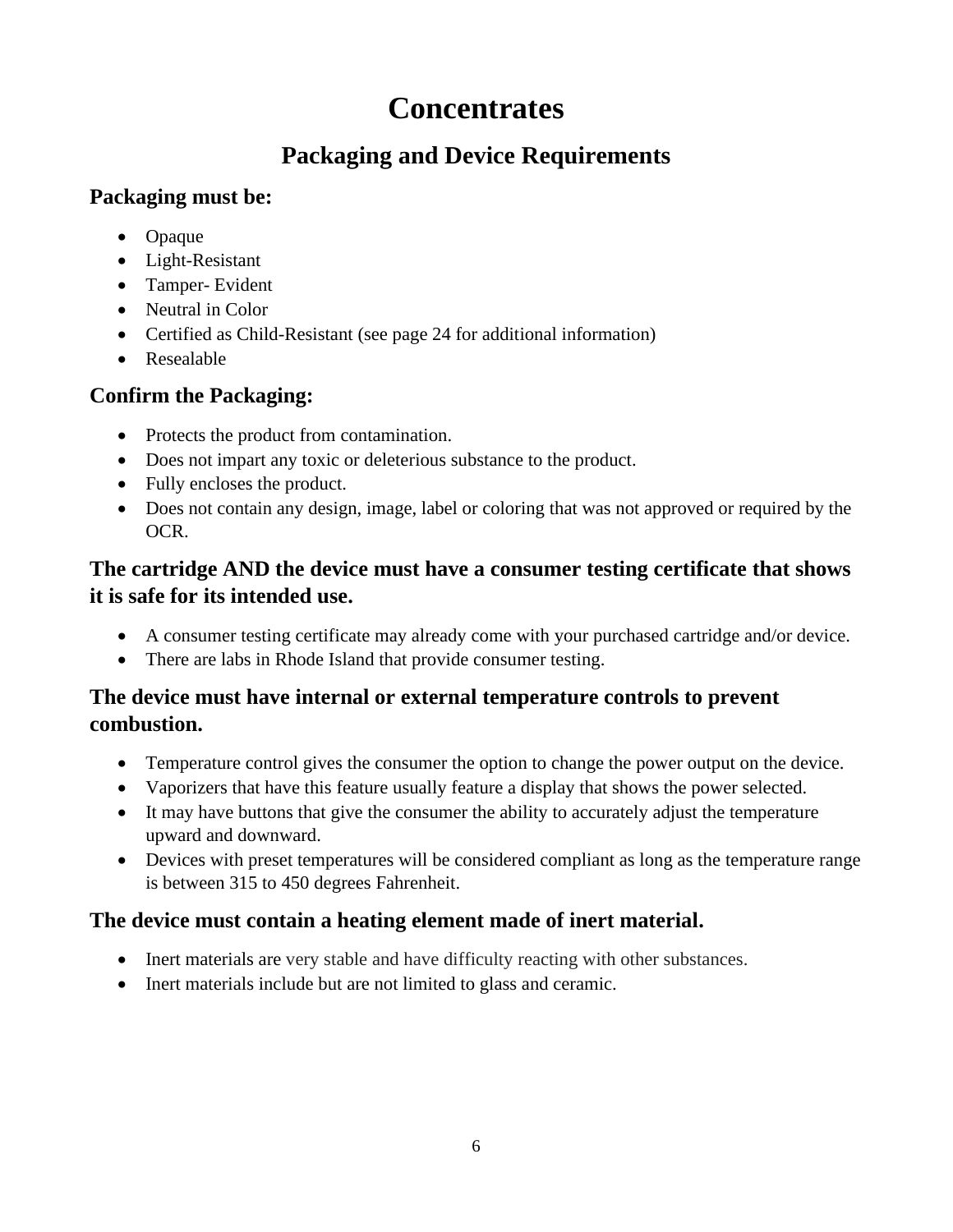## **Concentrates**

### **Labeling Requirements**

#### **Font Requirements for required information:**

- No smaller than size 6 font.
- Permitted Font Types: Times New Roman, Calibri, Arial, Helvetica.
- Must be in Black or White.
- Clearly printed in the English language.

#### **This required information MUST be on the package and adhere to the font requirements above:**

- The business(es) tradename(s) and license number(s) of the licensee(s) who produced the product.
- The business or tradename and license number of the compassion center selling the product.
- Unique identifier.
- Total THC **\*Cannot Exceed 500 mg\***
- Total CBD.
- Weight.
- Poison Control Contact Information (American Association of Poison Control Center (800) 222-1222).

#### **This Information may be placed on an insert OR it can be printed on the package but either way, must adhere to the font requirements above:**

- A complete list of all nonorganic pesticides, herbicides, and fertilizers that were used in the cultivation and production of the medical marijuana product.
- Processing technique or solvent(s) used to produce the product.
- A list of all chemicals, diluents, additives, ingredients and/or excipients used to produce the product or that were added to product.
- The date on which the manufacturing batch was created.

#### **Required Warnings must adhere to their own font requirements:**

- No smaller than size 8 font
- **Bolded**
- Black font
- $\bullet$  In a bright yellow box
- Permitted Font Types: Times New Roman, Calibri, Arial, Helvetica.
- Clearly printed in the English language.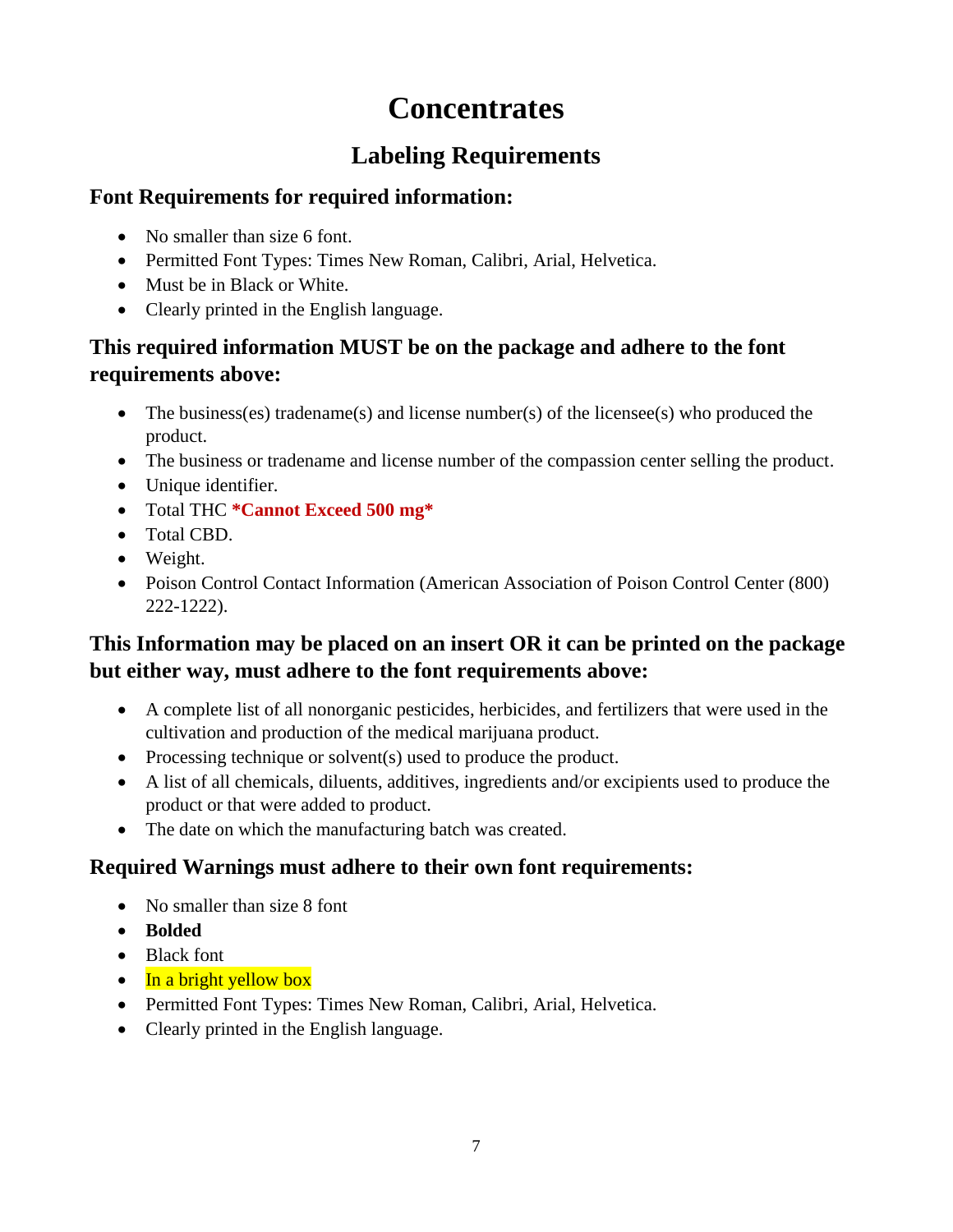#### **These Required Warnings must be on the package:**

- "Warning: For Medical use ONLY. This product contains marijuana. Store in a securely locked cabinet away from children."
- "Warning: It is unlawful to transport this product outside of Rhode Island."
- "Warning: For medical use by a registered patient only. Not for resale."
- "Warning: Smoking and Vaping is hazardous to your health."

#### **The OCR's Universal Symbol must be on the package and on the device:**

- Prominently displayed on both the package and the device.
- Larger or equal to 1 inch by 1 inch on the package and clear and conspicuous on the device.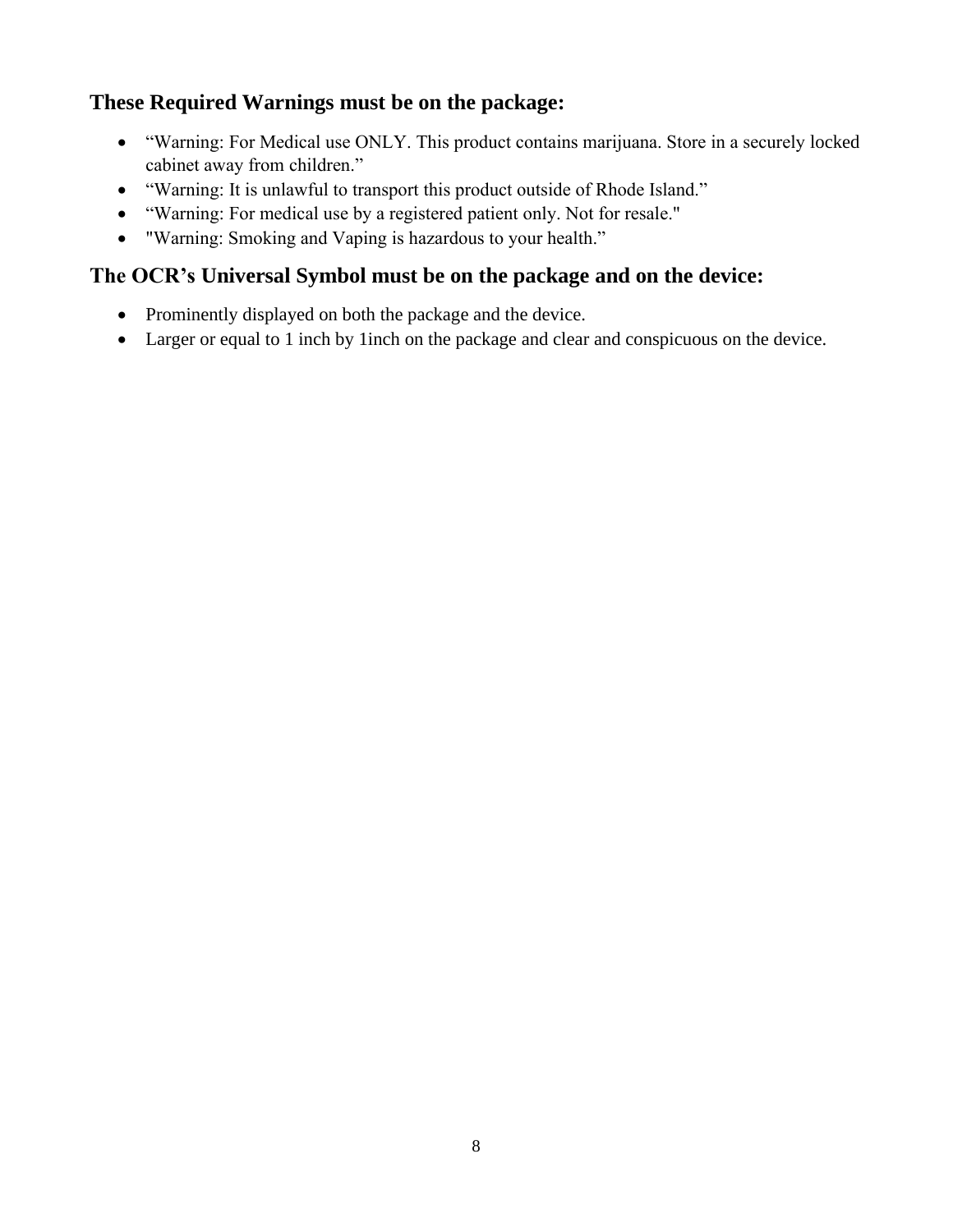# **Edibles -Solid- Single Serving Unit**

## Packaging Requirements



This Mylar bag is an example of a single-use package because once it is opened, it is no longer child-resistant.



This cookie is an example of a single serving unit.

It is must contain equal to or less than 10mgs of **THC** 

It must be stamped with the Universal symbol



**Stamped Universal Symbol must:** 

Appear one side of the medical marijuana infused product in a manner to cause the universal symbol to be distinguishable and easily recognizable

Be centered either horizontally or vertically on each single serving of marijuana;

If only imprinted on one-side, the imprinted side must be the front or most predominantly displayed area of medical marijuana infused product

If centered horizontally on a serving, the height and width of the universal symbol shall be of a size that is at least 25% of the serving's width, but not less than 1/4 inch by 1/4 inch; or

If centered vertically on a serving, the height and width of the universal symbol shall be of a size that is at least twenty-five

#### **Packaging must be:**

- Opaque
- Light-Resistant
- Tamper- Evident
- Neutral in Color
- Certified as Child-Resistant
- Resealable is recommended but not required

#### **Confirm the Packaging:**

- Protects the product from contamination.
- Does not impart any toxic or deleterious substance to the product.
- Fully encloses the product.
- Does not contain any design, image, label or coloring that was not approved or required by the OCR.

#### **Single Serving Unit THC**

• A single serving unit cannot exceed **10 mg** of THC.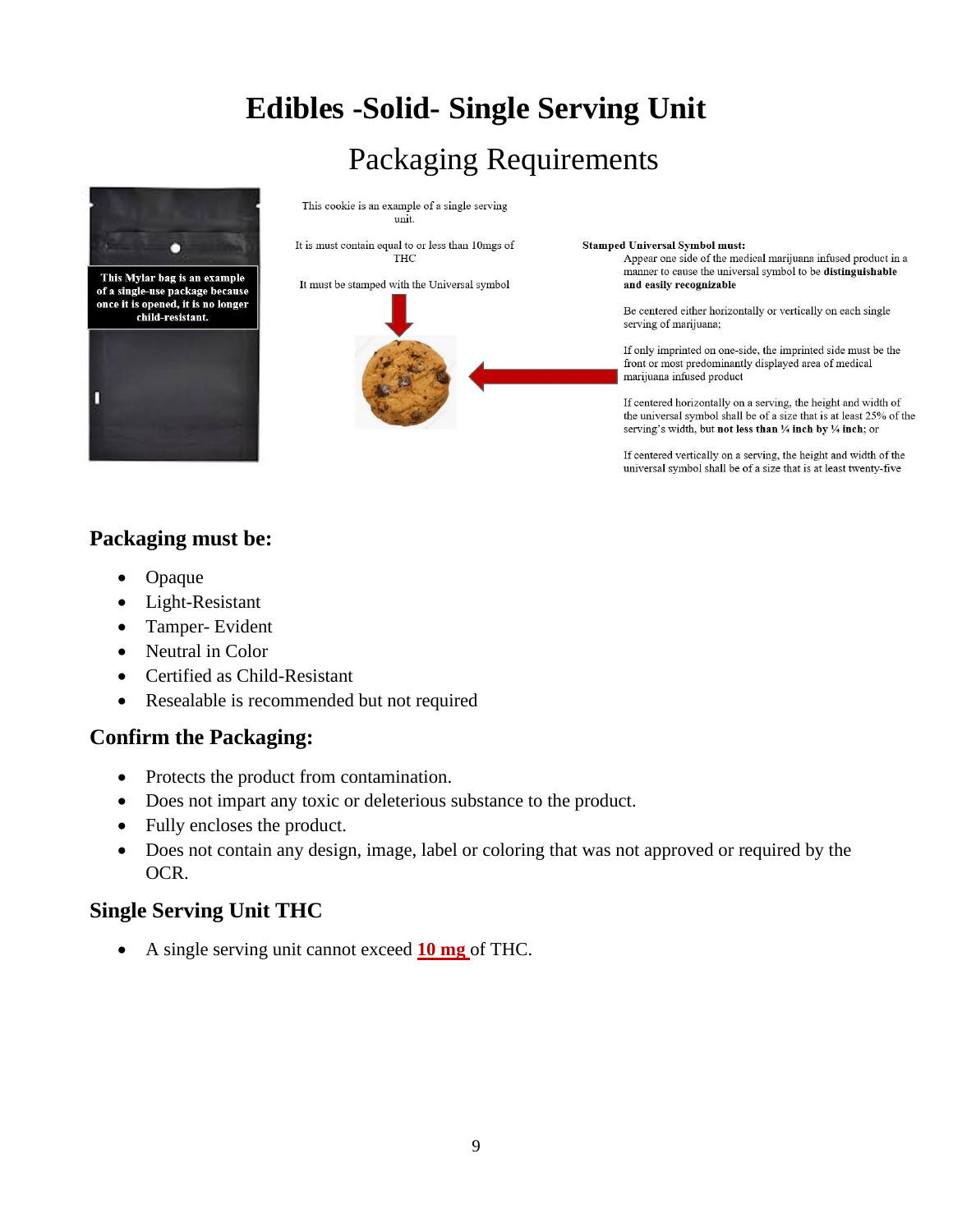

#### **Packaging must be:**

- Opaque
- Light-Resistant
- Tamper- Evident
- Neutral in Color
- Certified as Child-Resistant
- Resealable

#### **Confirm the Packaging:**

- Protects the product from contamination.
- Does not impart any toxic or deleterious substance to the product.
- Fully encloses the product.
- Does not contain any design, image, label or coloring that was not approved or required by the OCR.

#### **Single Serving Unit THC**

• A single serving unit cannot exceed **10 mg** of THC

#### **Multiple Single Serving Units packaged together**

- A single serving unit cannot exceed **10 mg** of THC
- A package of multiple single serving units cannot exceed **100 mg** of THC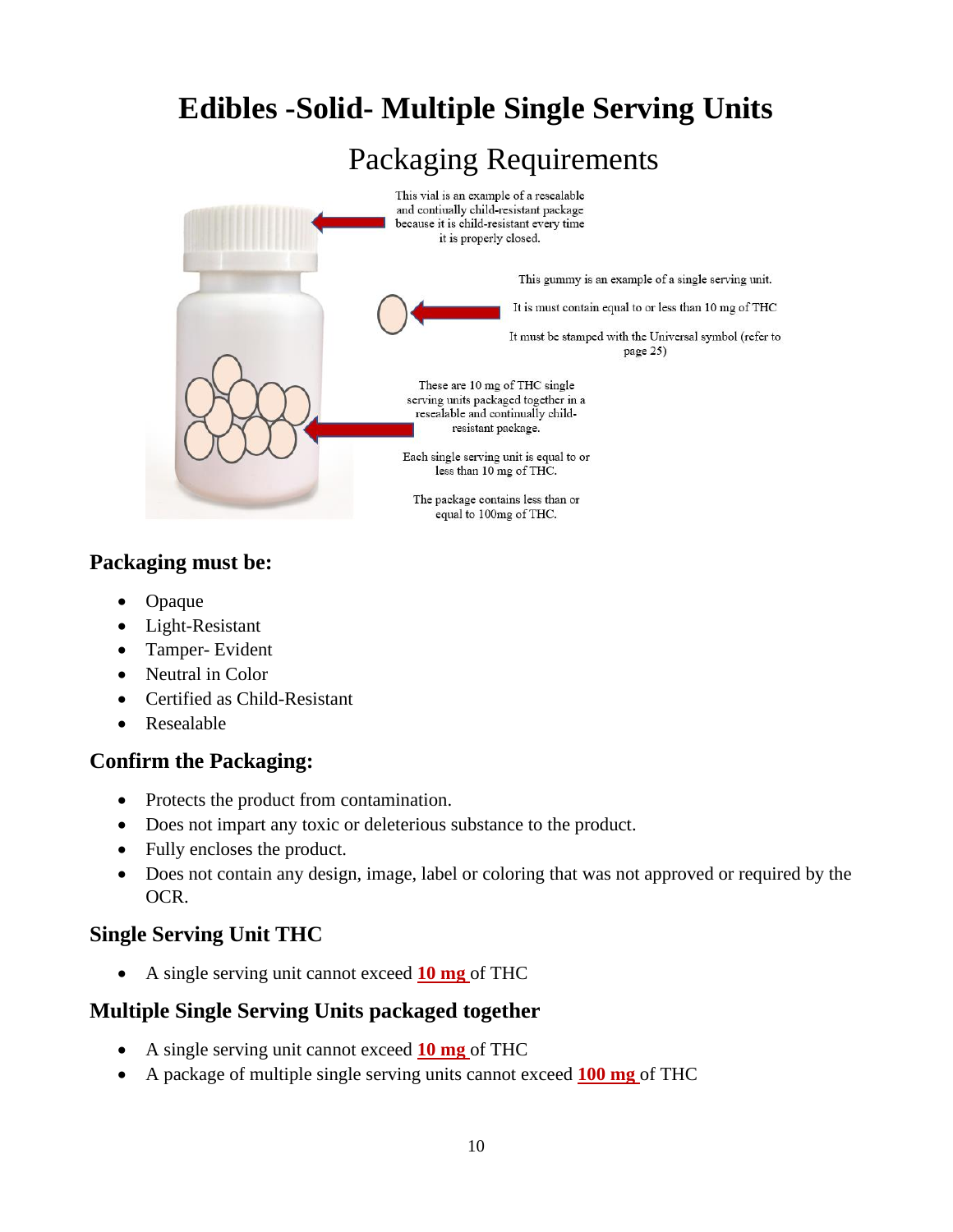# **Edibles – Liquid – Single Serving Unit**

## Packaging Requirements



#### **Packaging must be:**

- Opaque
- Light-Resistant
- Tamper- Evident
- Neutral in Color
- Certified as Child-Resistant
- May be sealed by a metal crown, cork style or bottle cap type closure
- Resealable is recommended but not required

#### **Confirm the Packaging:**

- Protects the product from contamination.
- Does not impart any toxic or deleterious substance to the product.
- Fully encloses the product.
- Does not contain any design, image, label or coloring that was not approved or required by the OCR.

#### **Single Serving Unit THC**

• A single serving unit cannot exceed **10 mg** of THC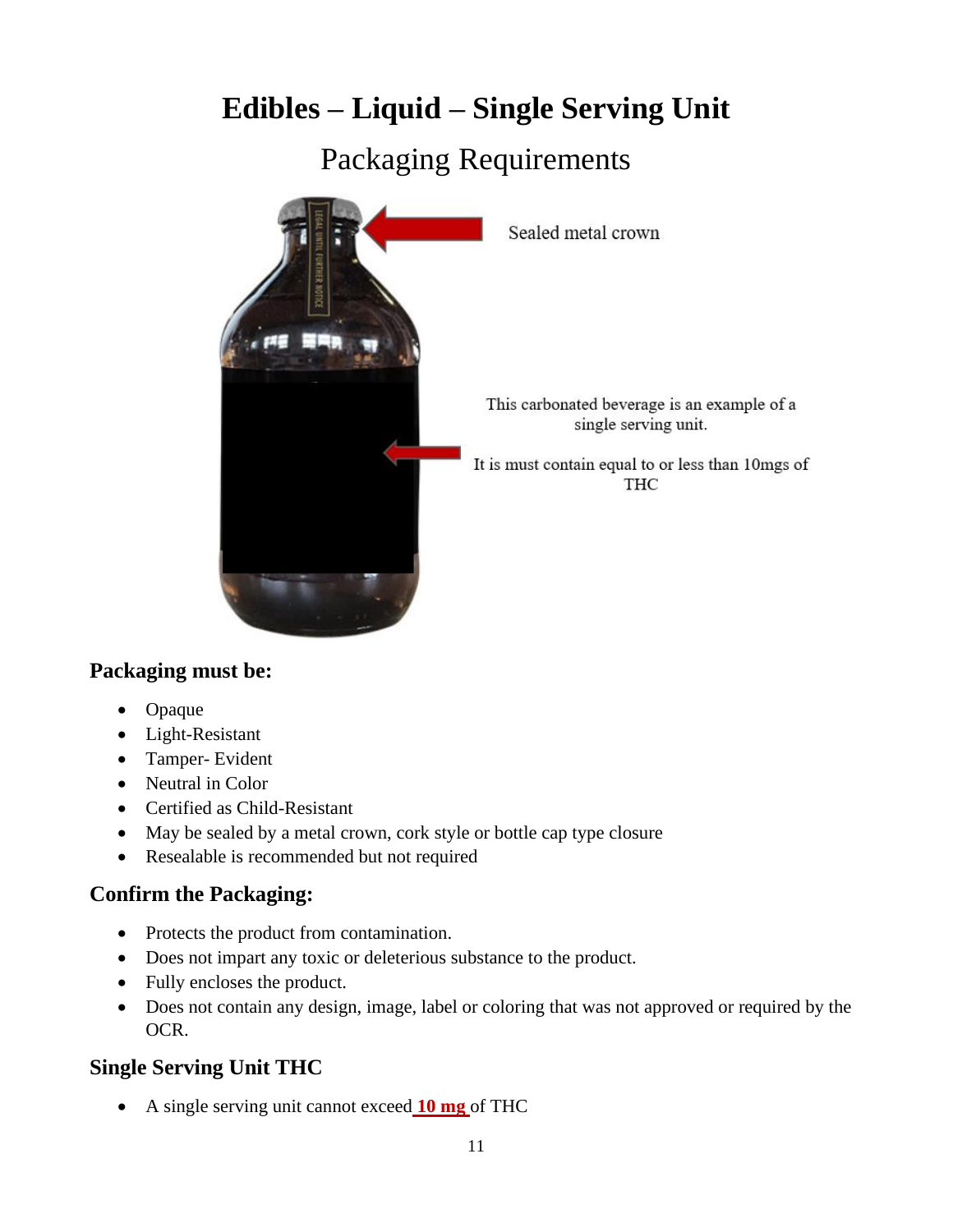## **Edibles – Liquid – Multiple Single Serving Units**

## Packaging Requirements



This container is an example of a resealable and contiually child-resistant package because it is child-resistant every time it is properly closed.

Each container can only contain 100mgs or less of THC with each single serving containing equal to or less than 10mgs



#### **Packaging must be:**

- Opaque
- Light-Resistant
- Tamper- Evident
- Neutral in Color
- Certified as Child-Resistant
- Resealable

#### **Confirm the Packaging:**

- Protects the product from contamination.
- Does not impart any toxic or deleterious substance to the product.
- Fully encloses the product.
- Does not contain any design, image, label or coloring that was not approved or required by the OCR.

#### **Single Serving Unit THC**

• A single serving unit cannot exceed **10 mg** of THC

#### **Multiple Single Serving Units THC**

- Each single serving unit cannot exceed **10 mg** of THC
- The total THC per package must not exceed **100 mg**
- The package must contain a measuring device such as a measuring cap or cup.
	- o Hash marks on the package do not qualify as a measuring device.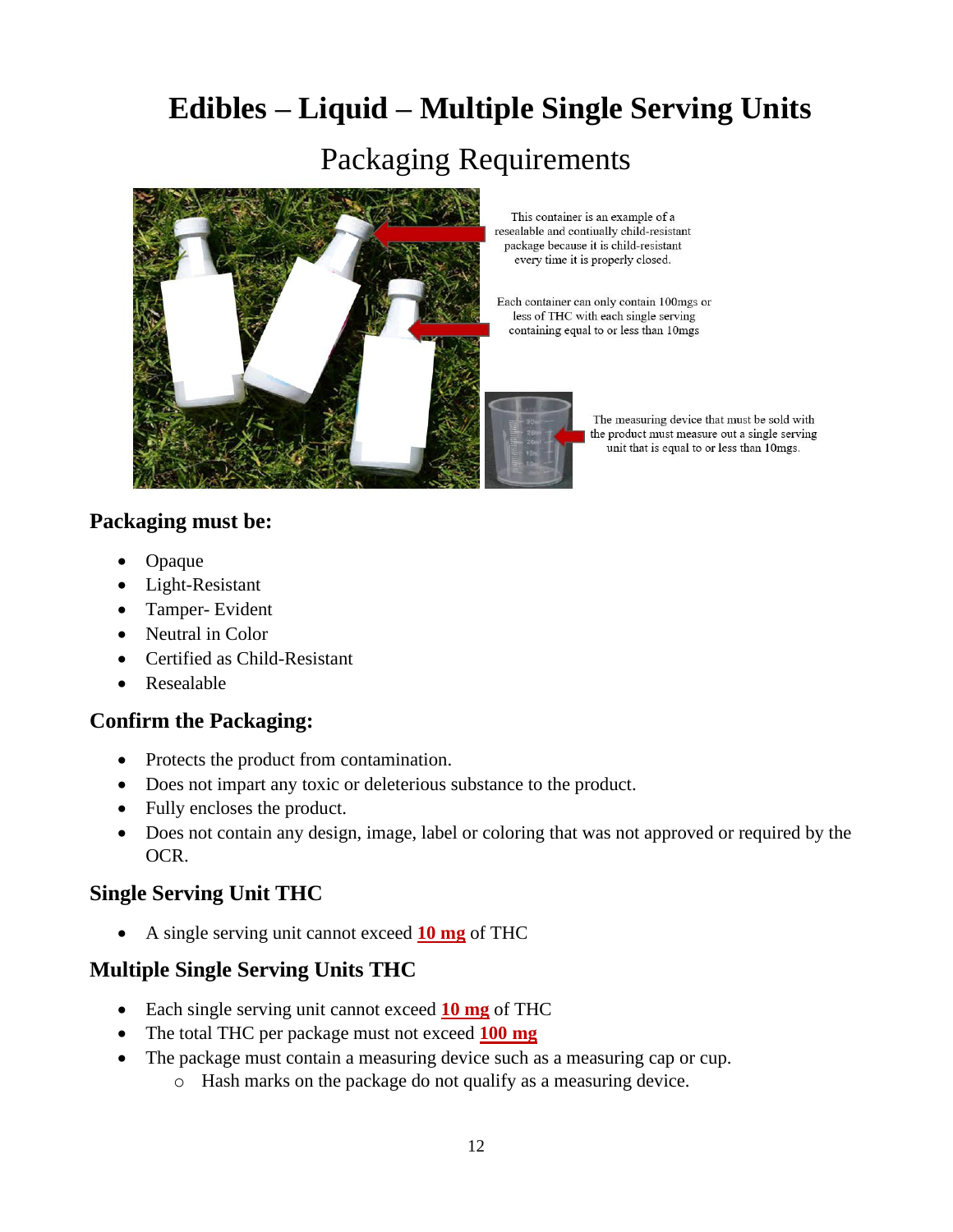# **Edibles – Bundled Packages**

A bundled package may contain up to the allowable amount of single serving units a patient/caregiver/authorized purchaser is allowed to purchase. Please refer to section 1.14 of the regulations.

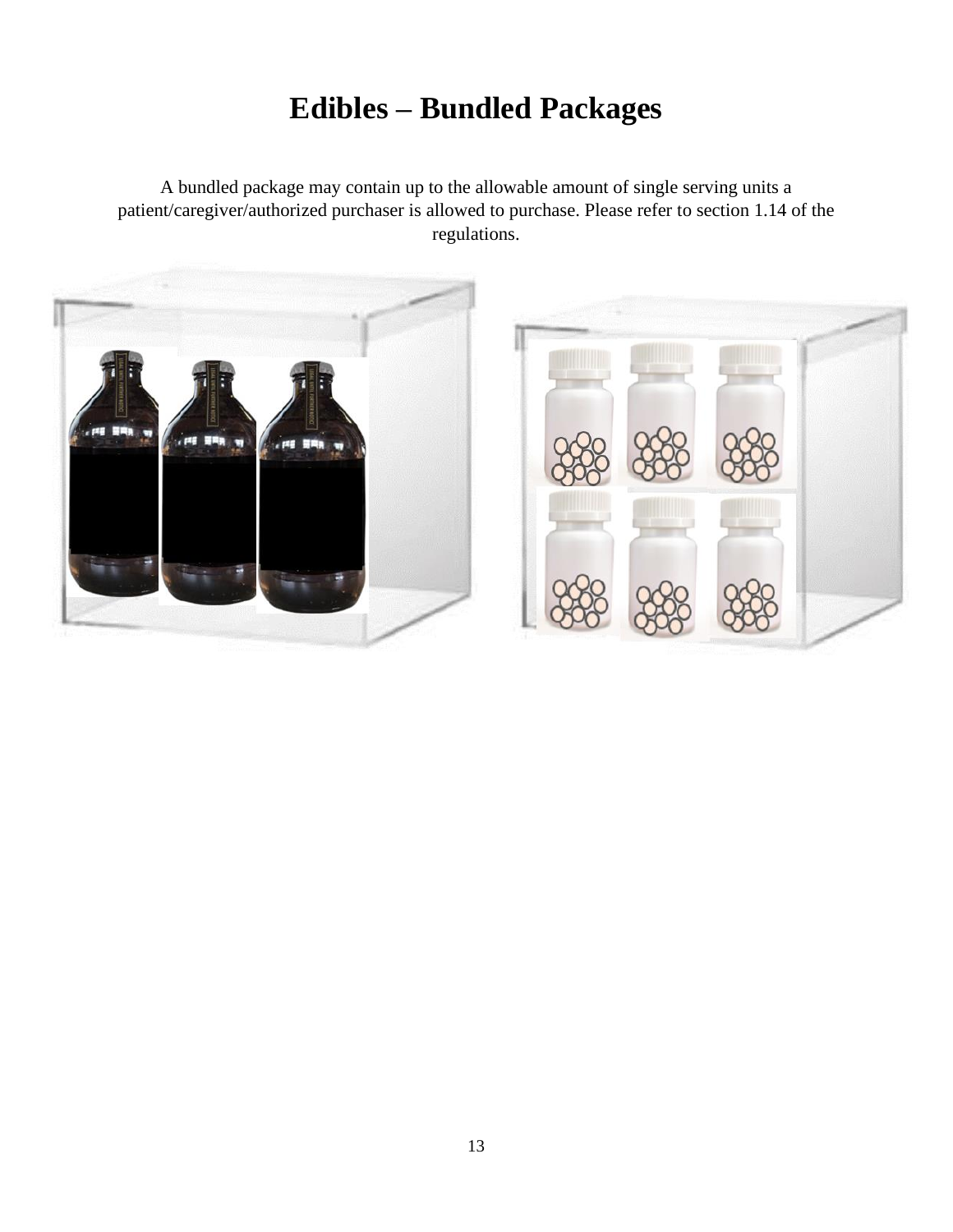# **Edibles**

### **Labeling Requirements**

#### **Font Requirements for required information:**

- No smaller than size 6 font
- Permitted Font Types: Times New Roman, Calibri, Arial, Helvetica
- Must be in Black or White
- Clearly printed in the English language

#### **This required information MUST be on the package and adhere to the font requirements above:**

- The business(es) tradename(s) and license number(s) of the licensee(s) who produced the product
- The business or tradename and license number of the compassion center selling the product
- Unique identifier
- Total THC and CBD (Must be in font larger than size 6, **bolded**, underlined and in red).
	- o Per Single Serving Unit Cannot Exceed **10 mg** of THC.
	- o Per Package Cannot Exceed **100 mg** of THC.
- Serving Size
- The number of servings per package
- "Use By" Date or Expiration Date
- Poison Control Contact Information (American Association of Poison Control Center (800) 222-1222)

#### **This Information may be placed on an insert OR it can be printed on the package but either way, must adhere to the font requirements above:**

- A complete list of all nonorganic pesticides, herbicides, and fertilizers that were used in the cultivation and production of the medical marijuana product.
- Net weight of the product prior to its placement in the package.
- A list of all ingredients used to manufacture the marijuana infused product, including identification of any major allergens contained in the product in accordance with the Food Allergen Labeling and Consumer Protection Act of 2004, 21 U.S.C. § 343 (2010), specifically milk, eggs, fish, crustacean shellfish, tree nuts, peanuts, wheat and soybeans.
- A nutritional fact panel in accordance with 21 C.F.R. Part 101.
- For **medical marijuana topicals**, a list of all ingredients in descending order of predominance by weight or volume as applicable.
- For **medical marijuana topicals**, the amount recommended for use at any one time
- The date on which the manufacturing batch was created.
- If applicable, the processing technique or solvent(s) used to produce the product.
- If applicable, a list of all chemicals, diluents, additives, ingredients and/or excipients used to produce the product or that were added to product.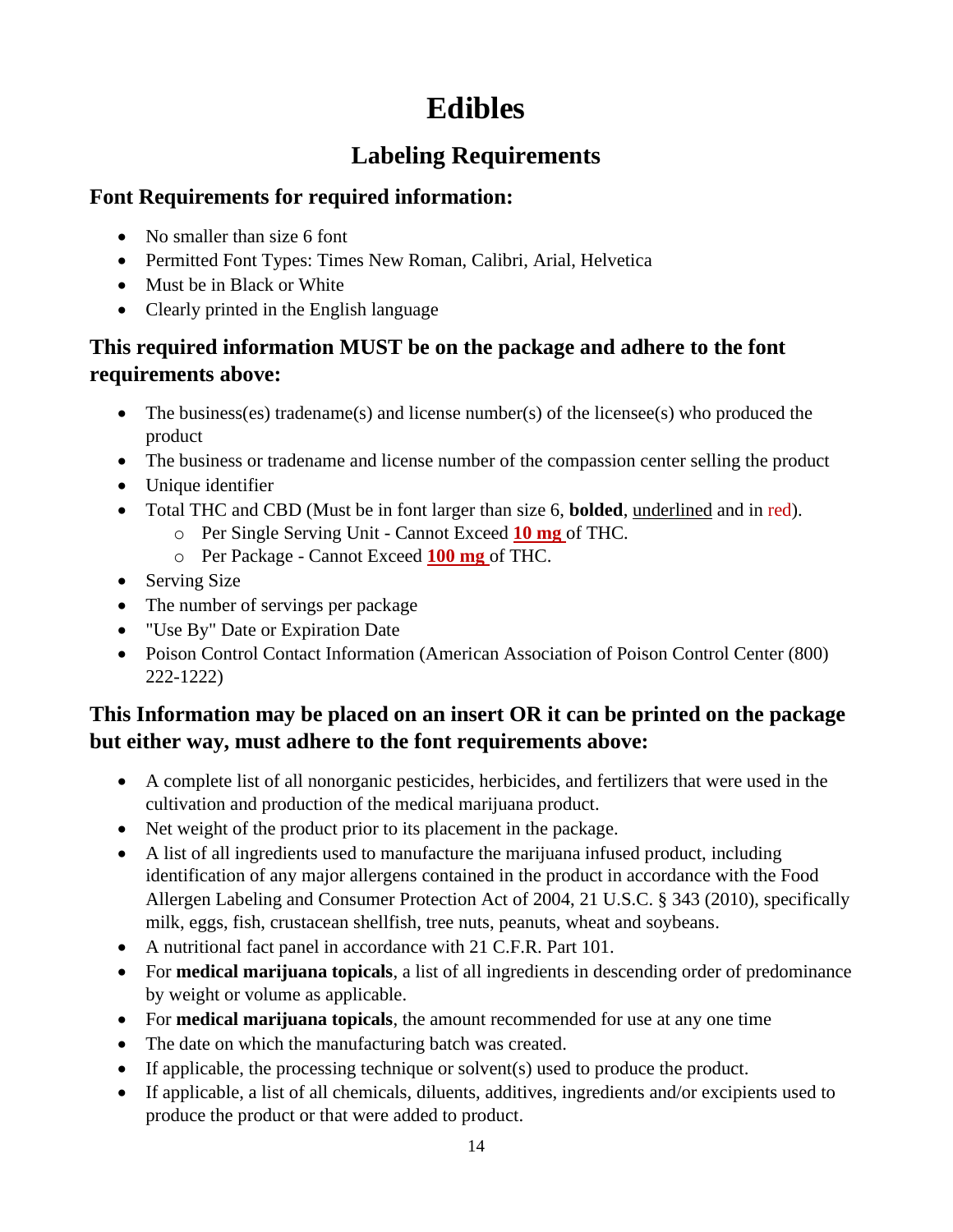#### **Required Warnings must adhere to their own font requirements:**

- No smaller than size 8 font
- **Bolded**
- Black font
- $\bullet$  In a bright yellow box
- Permitted Font Types: Times New Roman, Calibri, Arial, Helvetica.
- Clearly printed in the English language.

### **These Required Warnings must be on the package:**

- "Warning: For Medical use ONLY. This product contains marijuana. Store in a securely locked cabinet away from children."
- "Warning: It is unlawful to transport this product outside of Rhode Island."
- "Warning: For medical use by a registered patient only. Not for resale."
- Slightly larger font, bolded with priority placement "Effects of this product may be delayed by 3 or more hours."
- If applicable, "For Topical Application Do Not Eat or Smoke."

### **The OCR's Universal Symbol must be on the package**

- Prominently displayed
- Larger or equal to 1 inch by 1 inch.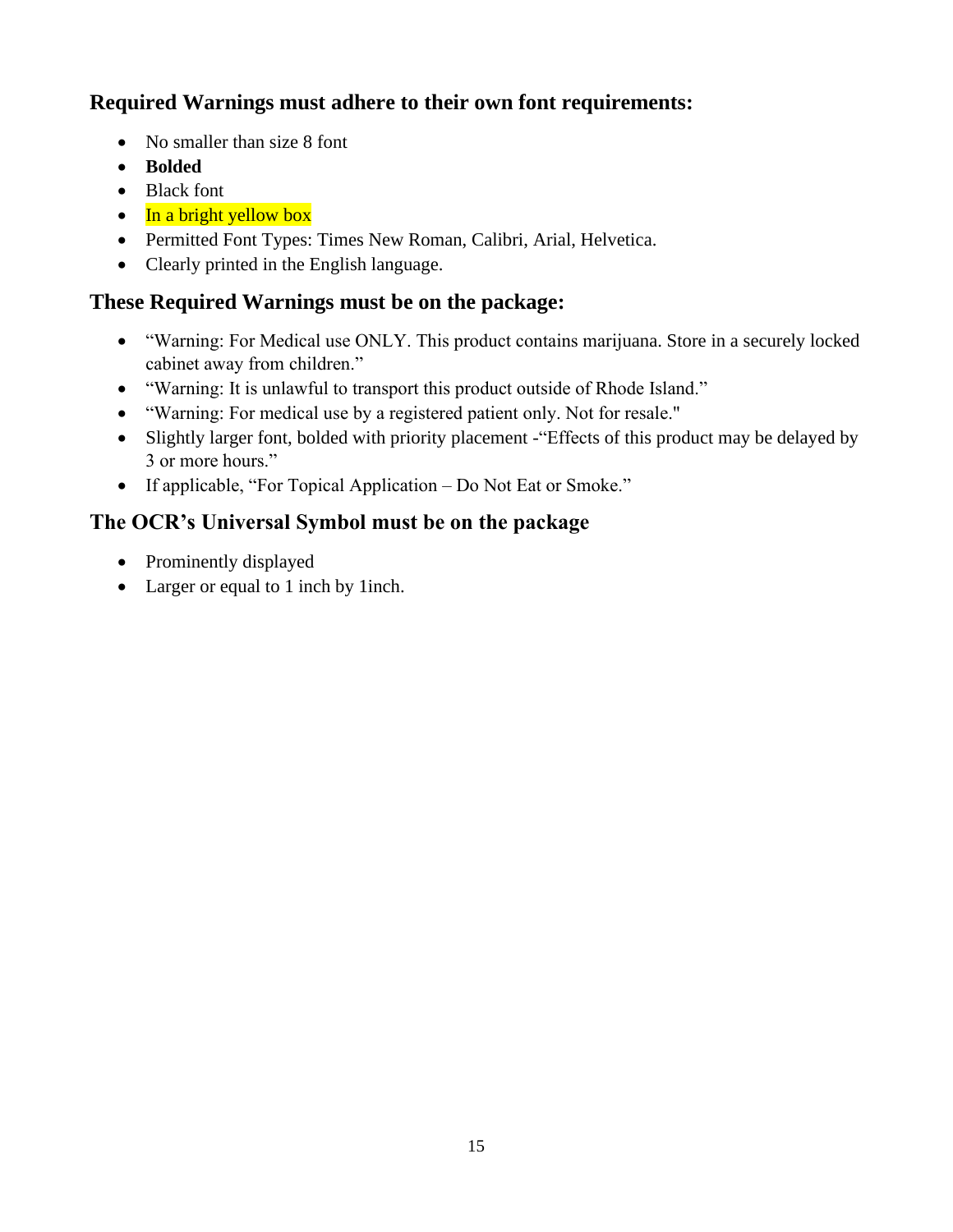## **Ingestible- Solid -Single Serving Unit**

## Packaging Requirements





**Stamped Universal Symbol must:** 

Appear on one side of the medical marijuana infused product in a manner to cause the universal symbol to be distinguishable and easily recognizable

Be centered either horizontally or vertically on each single serving of marijuana;

If only imprinted on one-side, the imprinted side must be the front or most predominantly displayed area of medical marijuana infused product

If centered horizontally on a serving, the height and width of the universal symbol shall be of a size that is at least 25% of the serving's width, but not less than 1/4 inch by 1/4 inch; or

If centered vertically on a serving, the height and width of the universal symbol shall be of a size that is at least twenty-five percent (25%) of the serving's height, but not less than 1/4 inch by  $\frac{1}{4}$  inch.

#### **Packaging must be:**

- Opaque
- Light-Resistant
- Tamper- Evident
- Neutral in Color
- Certified as Child-Resistant
- Resealable is recommended but not required

- Protects the product from contamination.
- Does not impart any toxic or deleterious substance to the product.
- Fully encloses the product.
- Does not contain any design, image, label or coloring that was not approved or required by the OCR.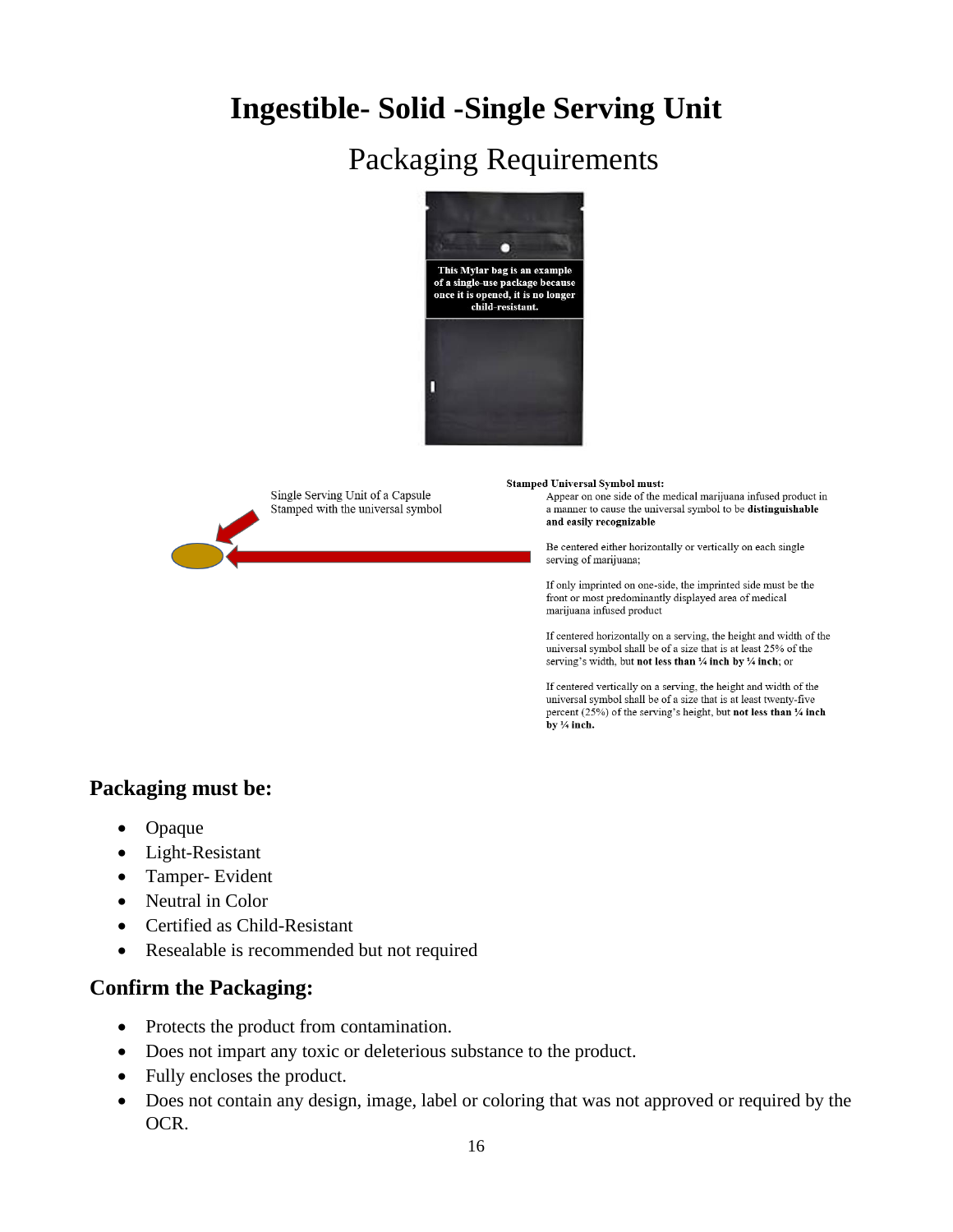# **Ingestible – Solid -Multiple Unit Servings Packaging Requirements**



#### **Packaging must be:**

- Opaque
- Light-Resistant
- Tamper- Evident
- Neutral in Color
- Certified as Child-Resistant
- Resealable

- Protects the product from contamination.
- Does not impart any toxic or deleterious substance to the product.
- Fully encloses the product.
- Does not contain any design, image, label or coloring that was not approved or required by the OCR.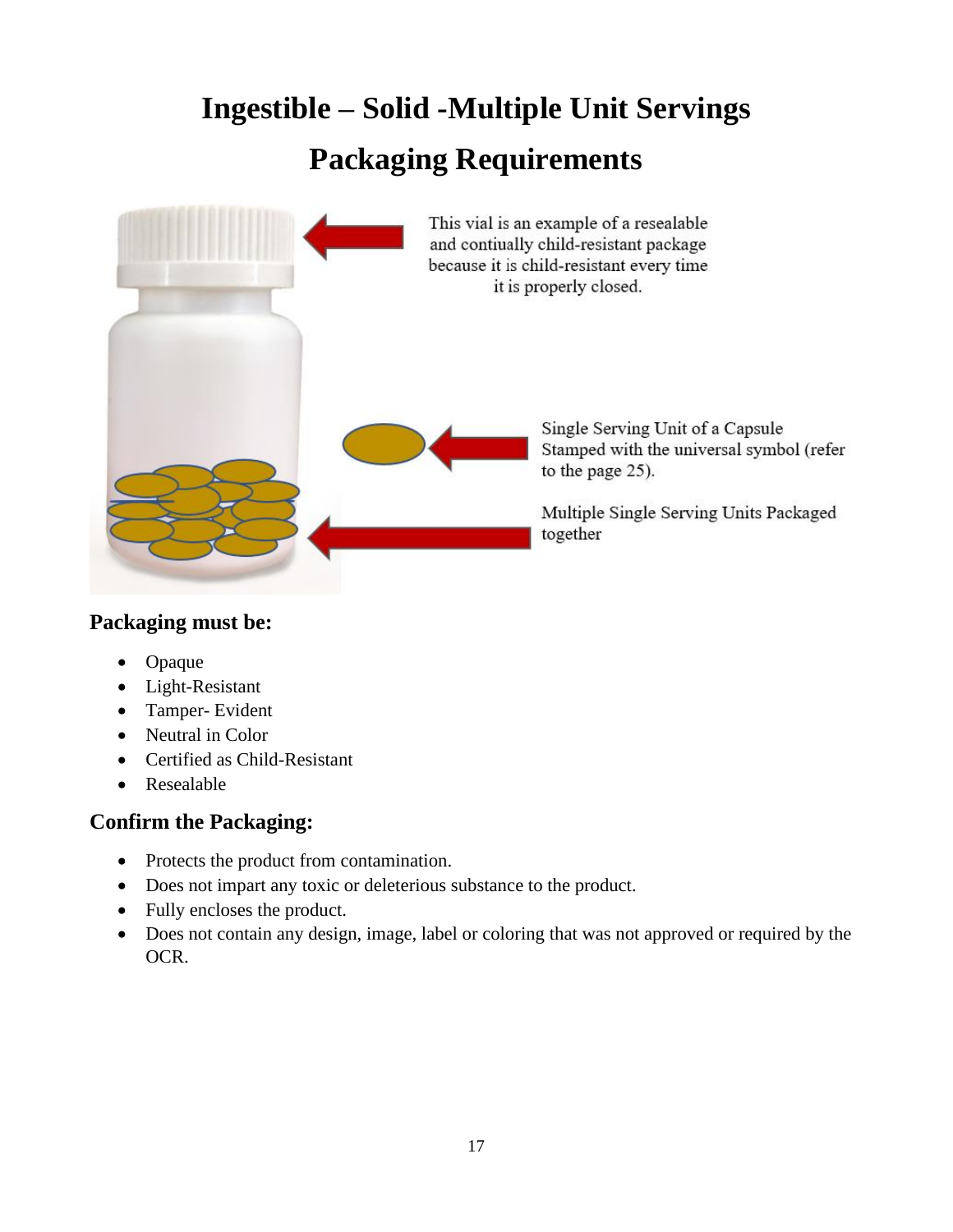# **Ingestible - Liquid -Single Serving Unit**

## Packaging Requirements



This cap happens to be resealable and maintains child-resistant standards. It could also be sealed with a cork or metal crown

#### **Packaging must be:**

- Opaque
- Light-Resistant
- Tamper- Evident
- Neutral in Color
- Certified as Child-Resistant
- May be sealed by a metal crown, cork style or bottle cap type closure
- Resealable is recommended but not required

- Protects the product from contamination.
- Does not impart any toxic or deleterious substance to the product.
- Fully encloses the product.
- Does not contain any design, image, label or coloring that was not approved or required by the OCR.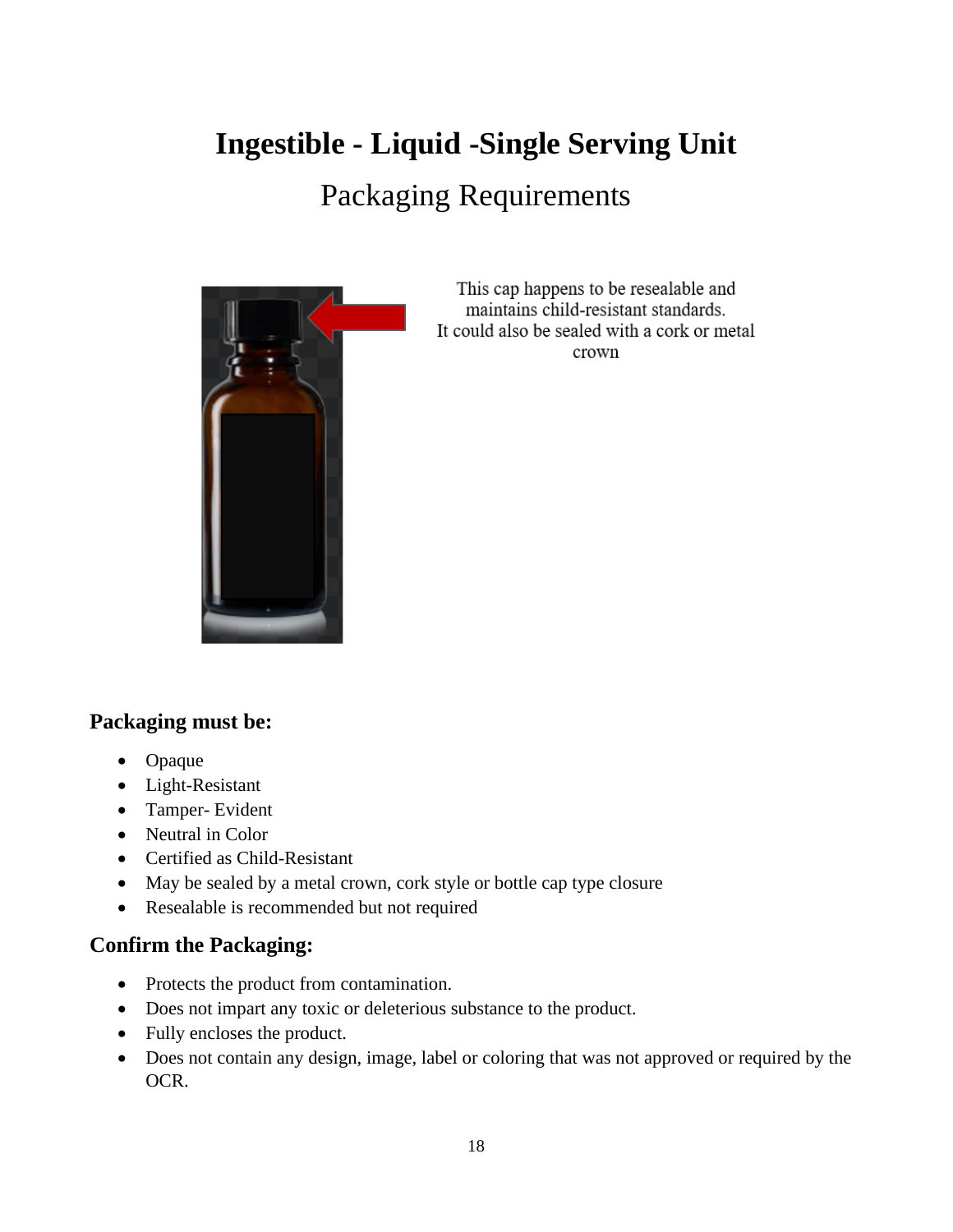# **Ingestible – Liquid- Multiple Single Serving Unit**

Packaging Requirements



This is child resistant, resealable and maintains child-resistant standard,

#### **Packaging must be:**

- Opaque
- Light-Resistant
- Tamper- Evident
- Neutral in Color
- Certified as Child-Resistant
- Resealable

- Protects the product from contamination.
- Does not impart any toxic or deleterious substance to the product.
- Fully encloses the product.
- Does not contain any design, image, label or coloring that was not approved or required by the OCR.
- Contains a measuring device such as a measuring cap, cup.
	- o Hash marks on the package do not qualify as a measuring device.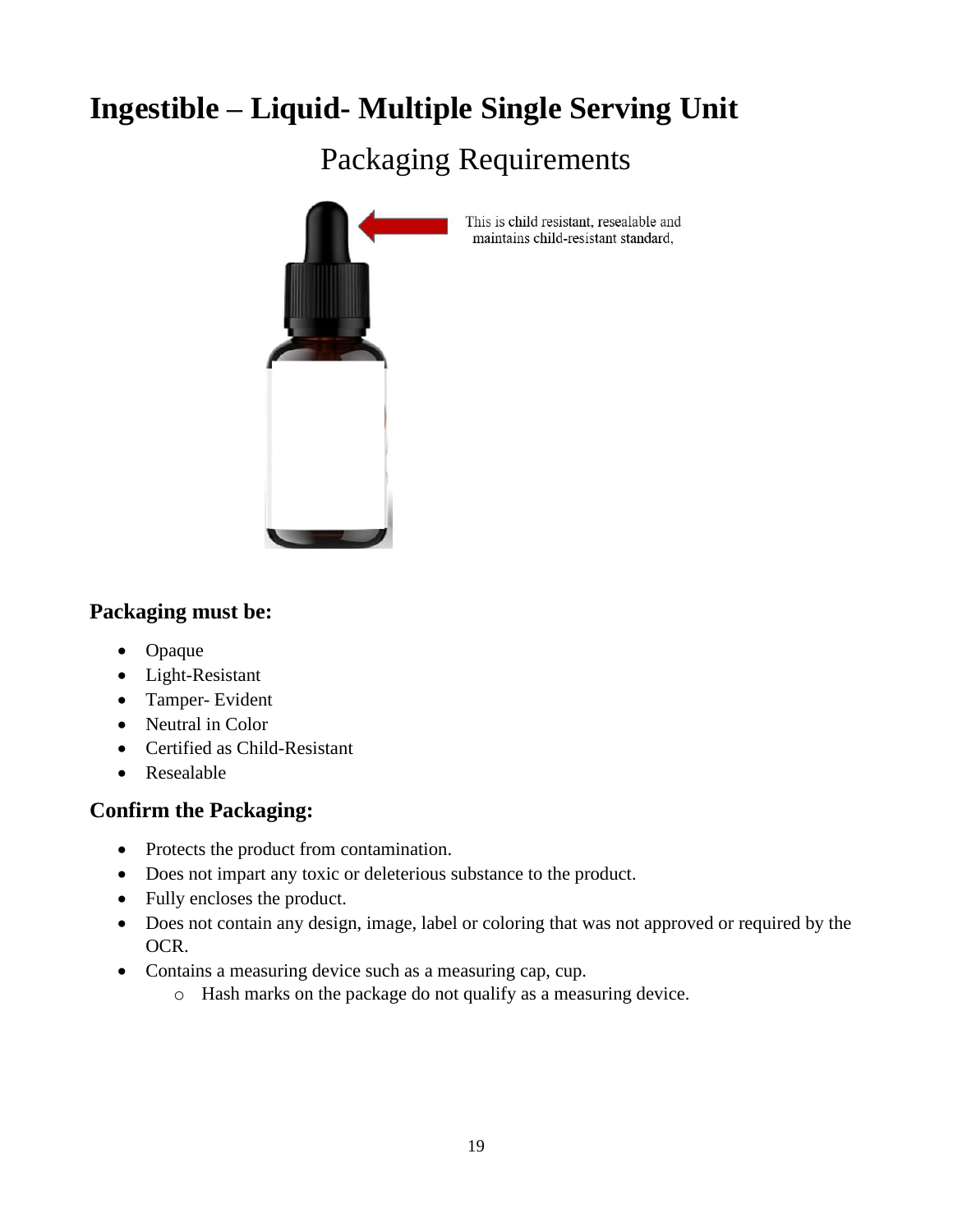# **Ingestible – Bundled Packages**

A bundled package may contain up to the allowable amount of single serving units a patient/caregiver/authorized purchaser is allowed to purchase. Please refer to § 1.14 of the Regulations.

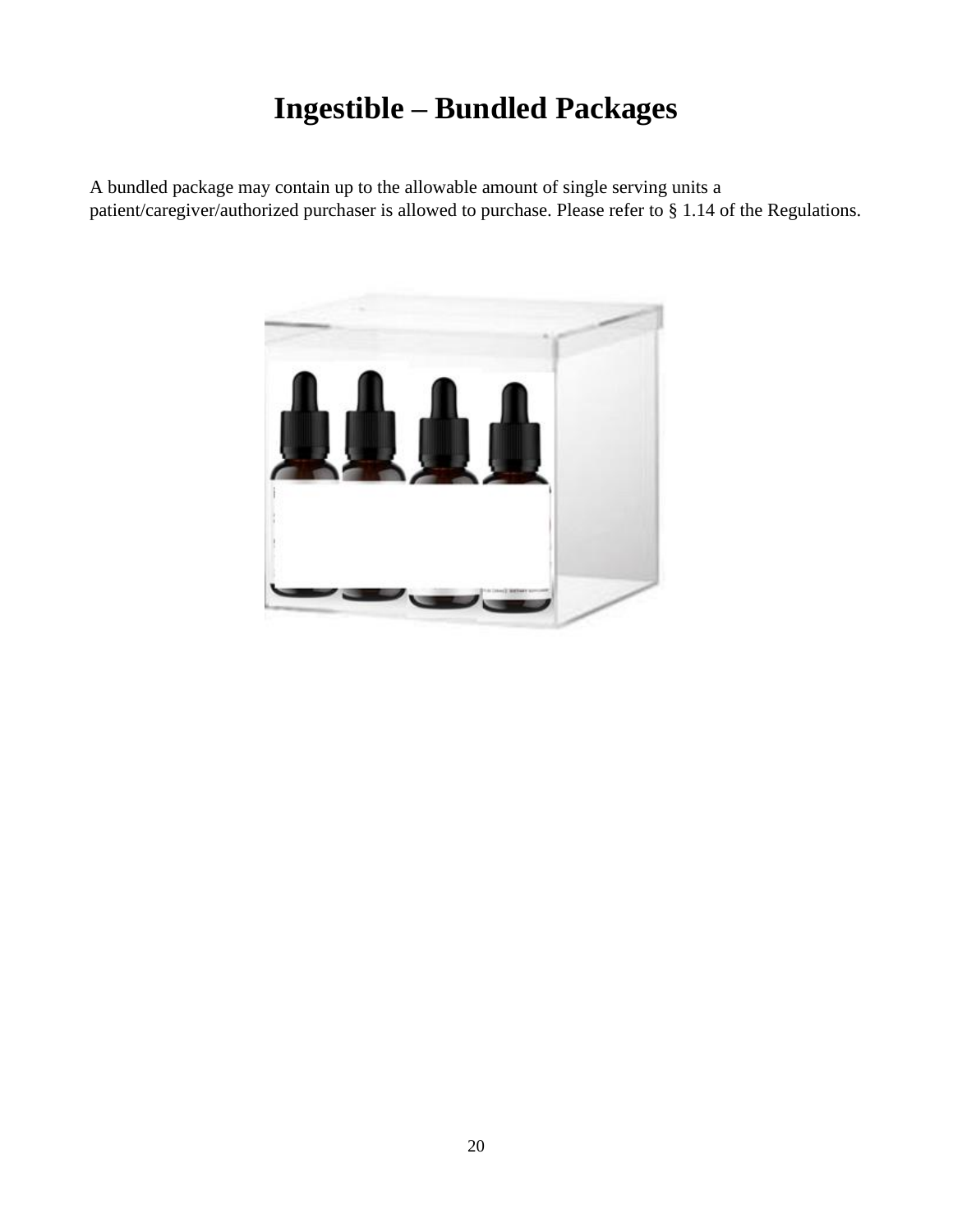# **Ingestible**

### **Labeling Requirements**

#### **Font Requirements for required information:**

- No smaller than size 6 font
- Permitted Types: Times New Roman, Calibri, Arial, Helvetica
- Must be in Black or White
- Clearly printed in the English language

#### **This required information MUST be on the package and adhere to the font requirements above:**

- The business(es) tradename(s) and license number(s) of the licensee(s) who produced the product
- The business or tradename and license number of the compassion center selling the product
- Unique identifier
- Total THC and CBD (Must be in font larger than size 6, **bolded**, underlined and in red).
	- o Per Single Serving Unit
	- o Per Package
- Serving Size
- The number of servings per package
- "Use By" Date or Expiration Date
- Poison Control Contact Information (American Association of Poison Control Center (800) 222-1222)

#### **This Information may be placed on an insert OR it can be printed on the package but either way, must adhere to the font requirements above:**

- A complete list of all nonorganic pesticides, herbicides, and fertilizers that were used in the cultivation and production of the medical marijuana product.
- Net weight of the product prior to its placement in the package.
- A list of all ingredients used to manufacture the marijuana infused product, including identification of any major allergens contained in the product in accordance with the Food Allergen Labeling and Consumer Protection Act of 2004, 21 U.S.C. § 343 (2010), specifically milk, eggs, fish, crustacean shellfish, tree nuts, peanuts, wheat and soybeans.
- A nutritional fact panel in accordance with 21 C.F.R. Part 101.
- For **medical marijuana topicals**, a list of all ingredients in descending order of predominance by weight or volume as applicable.
- For **medical marijuana topicals**, the amount recommended for use at any one time
- The date on which the manufacturing batch was created.
- If applicable, the processing technique or solvent(s) used to produce the product.
- If applicable, a list of all chemicals, diluents, additives, ingredients and/or excipients used to produce the product or that were added to product.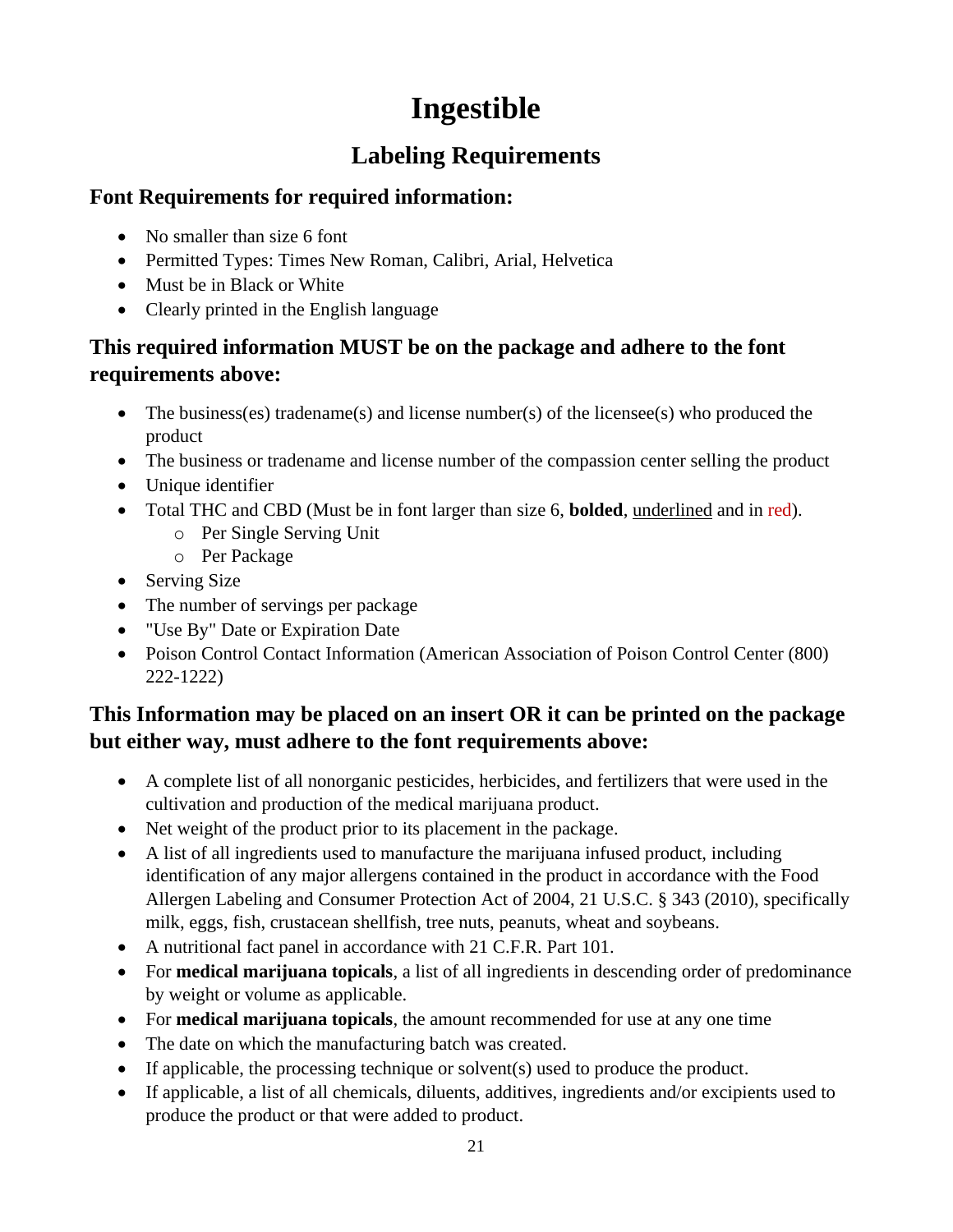#### **Required Warnings must adhere to their own font requirements:**

- No smaller than size 8 font
- **Bolded**
- Black font
- $\bullet$  In a bright yellow box
- Permitted Font Types: Times New Roman, Calibri, Arial, Helvetica.
- Clearly printed in the English language.

### **These Required Warnings must be on the package:**

- "Warning: For Medical use ONLY. This product contains marijuana. Store in a securely locked cabinet away from children."
- "Warning: It is unlawful to transport this product outside of Rhode Island."
- "Warning: For medical use by a registered patient only. Not for resale."
- Slightly larger font, bolded with priority placement "Effects of this product may be delayed by 3 or more hours."
- If applicable, "For Topical Application Do Not Eat or Smoke."

### **The OCR's Universal Symbol must be on the package**

- Prominently displayed.
- Larger or equal to 1 inch by 1 inch.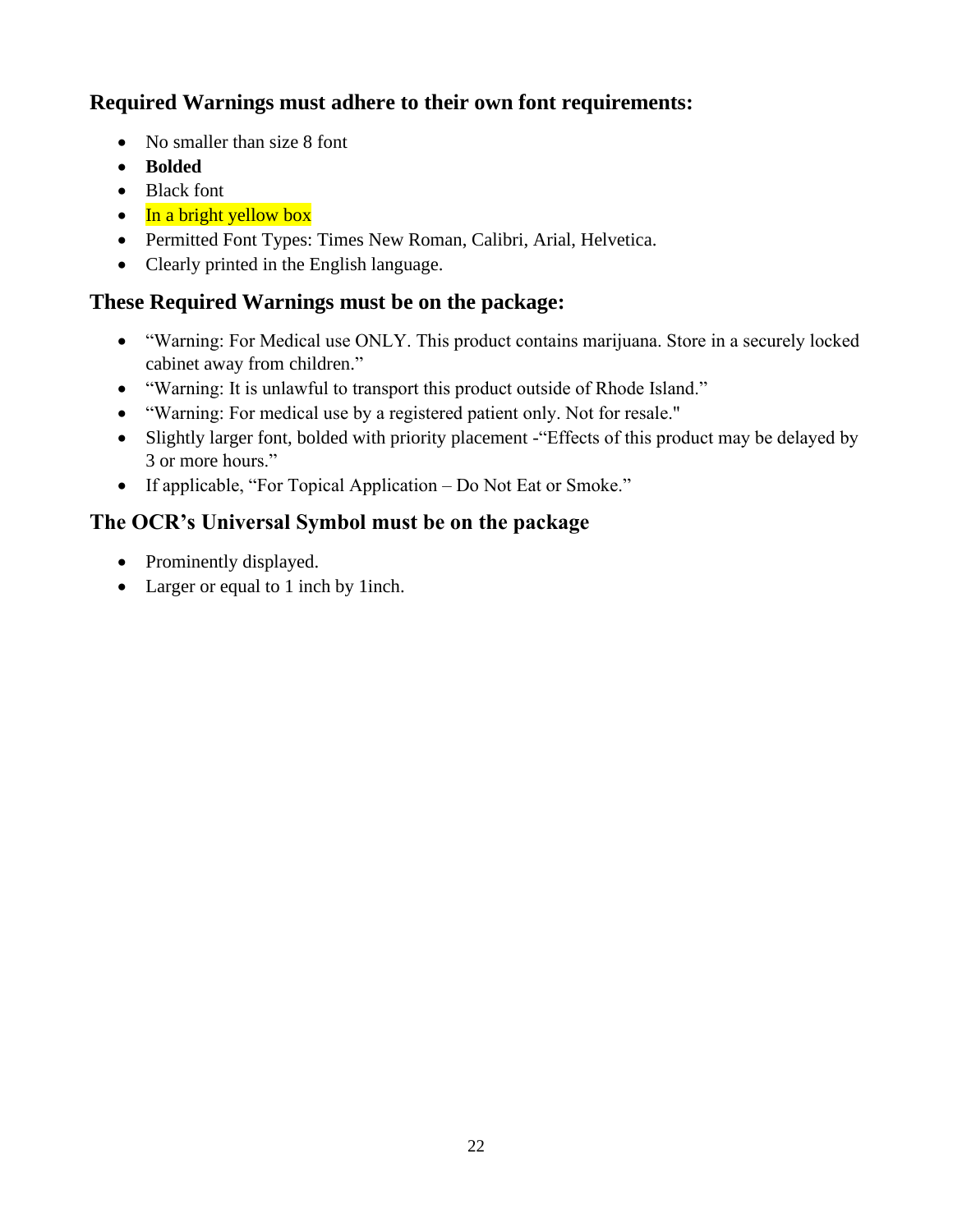## **Child-Resistant**

#### **IMPORTANT!**

In order for a package to be considered child-resistant, the package must be tested and certified as meeting the federal standards set out in 16 CFR 1700 by a qualified, third-party testing firm.

The Consumer Product Safety Commission (CPSC) maintains a list of testing firms. A link to that list can be found below. The Office of Cannabis Regulation and CPSC does not approve, certify or endorse any of these firms.

[https://www.cpsc.gov/Regulations-Laws--Standards/Statutes/Poison-Prevention-Packaging-Act/Child-](https://www.cpsc.gov/Regulations-Laws--Standards/Statutes/Poison-Prevention-Packaging-Act/Child-Resistant-Package-Testing)[Resistant-Package-Testing](https://www.cpsc.gov/Regulations-Laws--Standards/Statutes/Poison-Prevention-Packaging-Act/Child-Resistant-Package-Testing)

To determine whether a package meets the standard for child-resistance, a third-party testing firm follows the testing procedure found in 16 CFR 1700.20 (link below).

[https://www.govinfo.gov/content/pkg/CFR-2012-title16-vol2/pdf/CFR-2012-title16-vol2-sec1700-](https://www.govinfo.gov/content/pkg/CFR-2012-title16-vol2/pdf/CFR-2012-title16-vol2-sec1700-20.pdf) [20.pdf](https://www.govinfo.gov/content/pkg/CFR-2012-title16-vol2/pdf/CFR-2012-title16-vol2-sec1700-20.pdf)

It is the licensee's responsibility to ensure that each package is certified as meeting the federal standards set out in 16 CFR 1700 by a qualified, third-party testing firm. Documentation of certification can be requested by OCR at any time.

The Office of Cannabis Regulation will not certify, provide approval, or otherwise deem any packaging as "Child Resistant"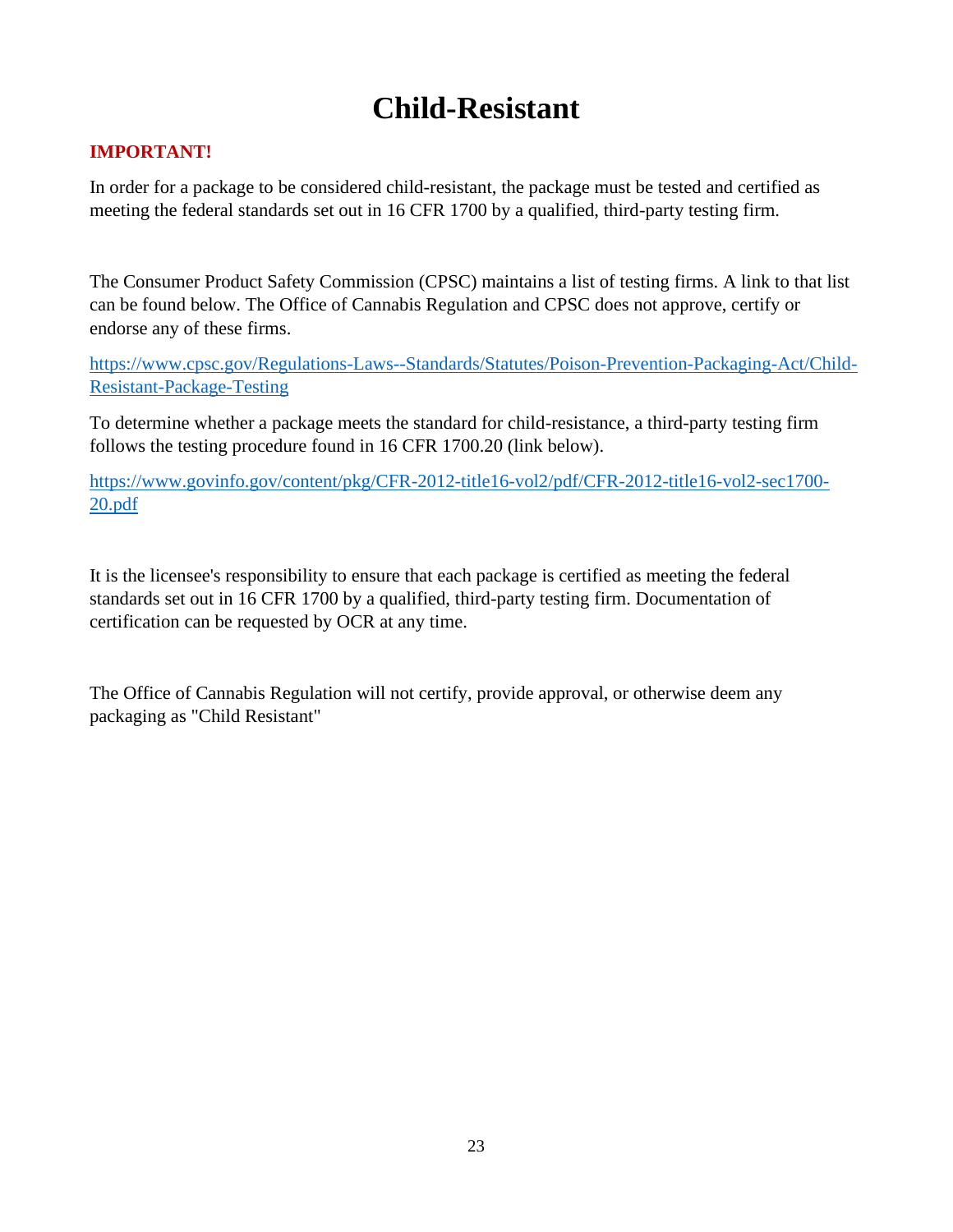# **Exit Packaging**

## Rules and Requirements



- Only medical Marijuana **Flower** and **Concentrates** can be placed into a child-resistant exit package to remain compliant with the child-resistant requirement.
- The Exit Package is not required to be labeled.
- The Exit Package must be opaque, of a neutral color and child resistant.
- The package(s) within the Exit Package containing the retail-ready medical marijuana product must comply with all labeling requirements